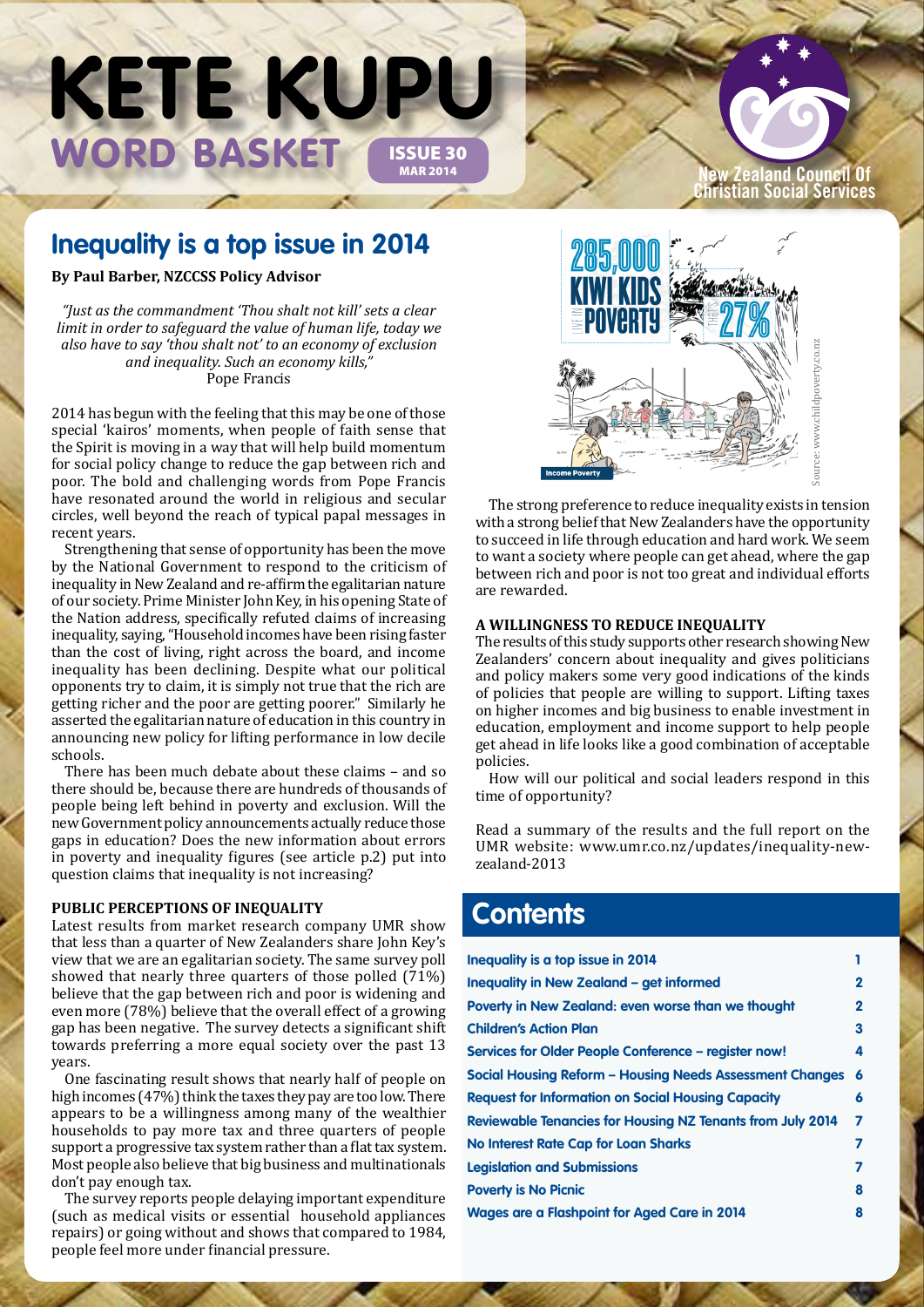# **Inequality and Poverty**

# **Inequality in New Zealand – get informed**

# **Talking About Inequality Tour**

Max Rashbrooke, editor of *Inequality: A New Zealand Crisis,* is on tour again. He will be talking about the key facts about inequality in New Zealand: how severe it is, how it has come to rise so much, and where it is heading.

He is on tour in the South Island until late March – check out the schedule on the website:

www.inequality.org.nz/upcoming-events/

# **The Inequality Debate: An Introduction**



'How we think about income gaps, and how we decide to address them, will do much to alter New Zealand's levels of inequality in the years to come.' Max Rashbrooke has re-issued the first two chapters of *Inequality: A New Zealand Crisis*

as a separate pocket-sized book as part of the wonderful new series of BWB Texts.

This book is an ideal resource for church and community discussion groups or anyone interested in the inequality issue but can't run to the price or reading length of the larger book.

Buy the book in hard copy for \$14.99 or as an e-book for \$4.99. Contact the publisher Bridget Williams Books to order copies of the texts:

www.bwb.co.nz/books/the-inequality-debate

# **Inequality: A New Zealand Crisis, Ed. Max Rashbrooke**

**INEQUALITY INEOUALITY INEQUALITY INEQUALITY** INEQUALITY INEQUALITY

If you wish to get an in-depth and readable account of the breadth the issues of inequality in this country, reading the full book is vital. The strength of this book is the variety of voices and the range of proposals to reduce the gap between rich and the rest that has grown over recent decades.

Order through publisher Bridget Williams Books: www.bwb.co.nz/books/inequality

# **"Inequality and the West" by Professor Robert Wade**



This is another chapter from the book that is available separately as an e-book. Professor Wade made a huge impact on his visit to New Zealand in 2013 and this short book brings together his key points about the rise of the very-rich "plutocracy" and the importance of tackling "pre-distribution" of incomes and

having social and economic policies that hinder the ability of small group to capture too great a share of national wealth and income.

Order the book online through the BWB Texts series: www.bwb.co.nz/books/inequality-and-the-west

# **Inequality-a New Zealand Conversation-website**

Follow the debate online on the [Inequality.org.nz](www.inequality.org.nz) website. There is more information relating to the issues, upcoming events and a regular blog from Max Rashbrooke and other occasional contributors.

Keep an eye on www.facebook.com/whakatatamai/ posts/666602836731090 for more background information about inequality and what to do about it.



# **Poverty in New Zealand: even worse than we thought**

# **By Max Rashbrooke (Source from www.Inequality.org.nz )**

Recent news tells us that mistakes by the Treasury and Statistics New Zealand mean that poverty and inequality are even worse than we thought. By double counting the Accommodation Supplement and making some other errors, they accidentally inflated low incomes.

How big is the mistake? It's significant. The headline number is that there are 285,000 children in poverty, not 265,000 as we previously thought – 27%, not 25%. That's a big shift, and shows that we have returned to the bad old pre-Working for Families days, when child poverty figures were at a similar level. By 2007 they had fallen to 22%, but that progress has been thrown into reverse.

The revelation of the mistakes also helps explain something that had puzzled me. According to the old figures, incomes for the poorest New Zealanders had seen steady if unspectacular increases since 2009. That had seemed unlikely, but I'd rationalised it as the effects of tax cuts and other things.

Now, following the revision, the figures show that, once you take into account housing costs, disposable incomes for the whole bottom half of New Zealand have fallen since 2009 – which fits better with the picture that I pick up from speaking to people and agencies working on the front line.

What does this mean for inequality? Again, it's higher than we thought. It's not radically different, however – the trendline since the global financial crisis is still pretty flat, albeit it was falling before the crisis, so again, progress has gone into reverse.

When you compare us to other OECD countries, the revision means we slip from the 20th most unequal out of 34 countries down into 23rd spot, next to Australia. It's not a huge change, but it makes it harder to argue, as the Treasury is inclined to do, that we are 'in the middle of the pack'.

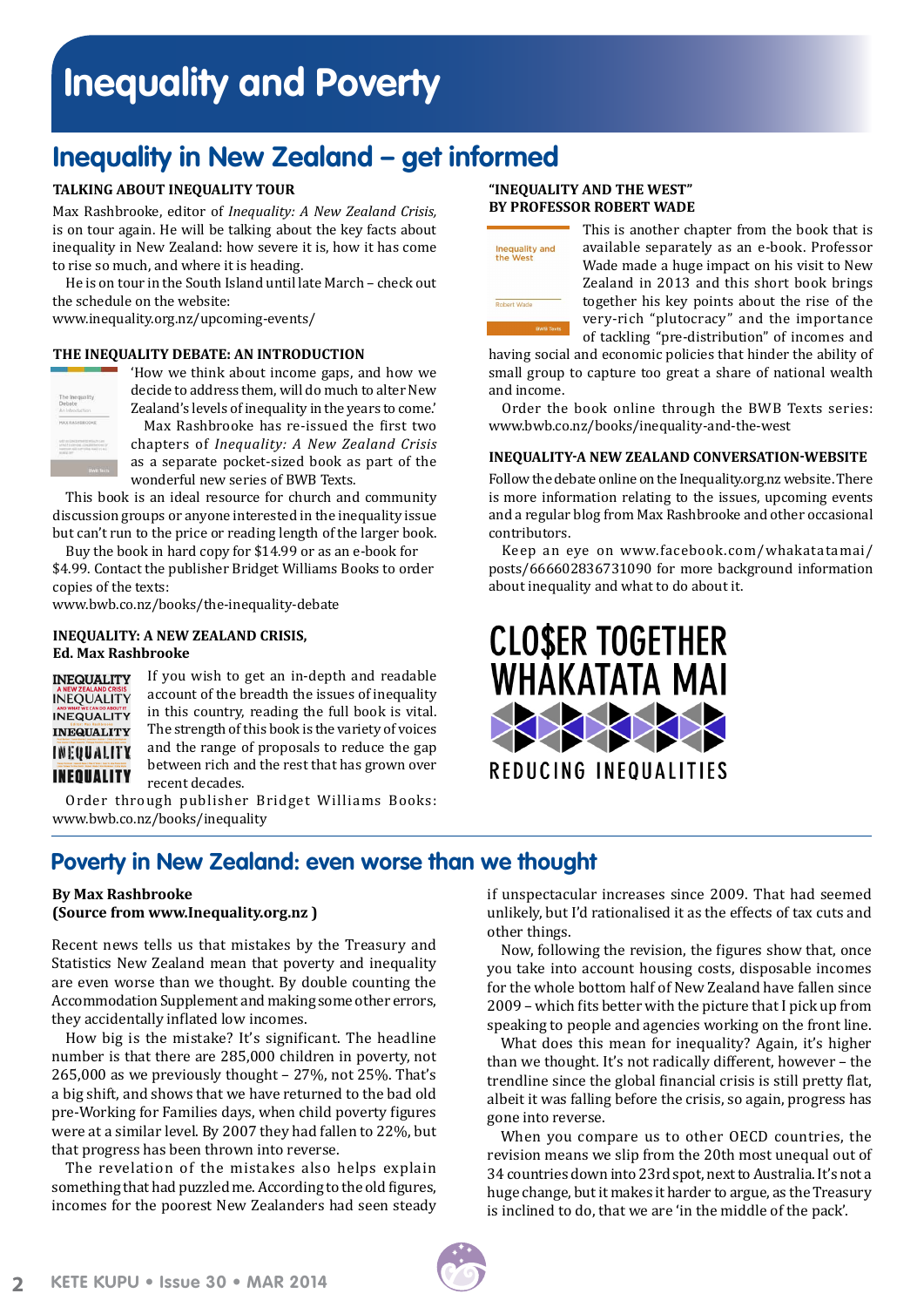# **Children's Action Plan**

The work to implement the Children's Action Plan is gathering pace. A Children's Action Plan Directorate has been established and they are working hard on developing and rolling out the various components of the plan. These include "Viki" the computer-based information sharing platform, the workforce screening and vetting processes, the Child Protect 0800 phone number and the Hub assessment system to insure the information received results in notifications to the correct agencies and the local Children's Teams.

# **NZCCSS CONCERNS**

Right from the start of the process NZCCSS had a number of concerns with the Children's Action Plan these include:

- the focus on a small group of "vulnerable children"
- the potential for other children's supports to be lost when resources are shifted to meet these "vulnerable" children's needs
- costs associated with vetting and screening
- the development of a large "top-down" bureaucracy that imposes process and consumes resources which should be used to directly support families and whānau
- labelling children and parents as vulnerable potential for stigmatisation
- overall our biggest concern is this focus on vulnerable children addresses only the symptoms of the structural inequities/inequalities that produce the vulnerability in the first place.

While we continue to raise these concerns, NZCCSS has been working proactively with the Childrens Action Plan Directorate to ensure that the implementation of the plan takes account of the actual needs of families, whānau and the community based organisations that serve them.

# **ENGAGEMENT IN DEVELOPMENT**

On January 28 and 29 NZCCSS co-hosted a Children's Action Plan workshop at Te Papa Tongarewa, Wellington with the Children's Action Plan Directorate. This event



Source: www.childpoverty.co.nz

was called in a very short space of time due to the need for the Directorate to develop its plans in time for the 2014 Budget development process. Some members from all of the NZCCSS social services denominational networks were able to attend along with Pasifika and other NGO social services providers, iwi/Māori social service providers, educationalists, paediatricians, and officials from DHBs, Ministry of Health, Ministry of Social Development, Police and Ministry of Education.

The workshop focussed on the implementation of the Children's Teams. Currently there are two demonstration sites, one in Rotorua and one in Whangarei. Representatives from the Children's Teams, including officials and NGOs gave their experiences of developing these teams and delivering their services. Both locations had different approaches and were able to provide information on what was working and what was problematic. This was useful information and contributed to the biggest part of the workshop which was the focused small group work to develop a set a principles and values upon which the development of future Children's Teams should be based. These principles and values have provided a basis for the further development of plans and processes for rolling out additional local Children's Teams. There are plans for a number of new regions to have Children's Teams established by the end of this calendar year. The number and location of these Teams has not been announced yet.

# **HAVE YOUR SAY**

By working together with the Children's Action Plan Directorate, NZCCSS has been able to alleviate some of our concerns. However, as always it is how the work is actually implemented in our communities that will really show if the issues have been worked through properly. What is really important is for you, the people that are doing the real work in our communities with our families and children, to have your say! The workshop feedback, the Principles and Values Paper, the tools and processes being used in trial sites and the first draft Children's Action Plan have all been posted on a closed website that you can log onto and download the information. There is also a good facility to provide your thoughts and feedback on all of this information and plans. In order to log onto this system (which is called "Chatter") you should email admin@childrensactionplan.govt.nz and request access to the Children's Action Plan Chatter site. They will send you log-in details so you can access and download the information and participate in the feedback forums.

The Children's Action Plan and the Children's Teams have the potential to significantly impact on social service organisations and on the way social services are delivered in communities. While there are ongoing issues with the some of the big picture policies of the Children's Action Plan, it is in the process of being implemented. The Children's Action Plan Chatter website is an opportunity to provide feedback to help the implementation policy work as well as it can. NZCCSS encourages you all to engage and provide feedback.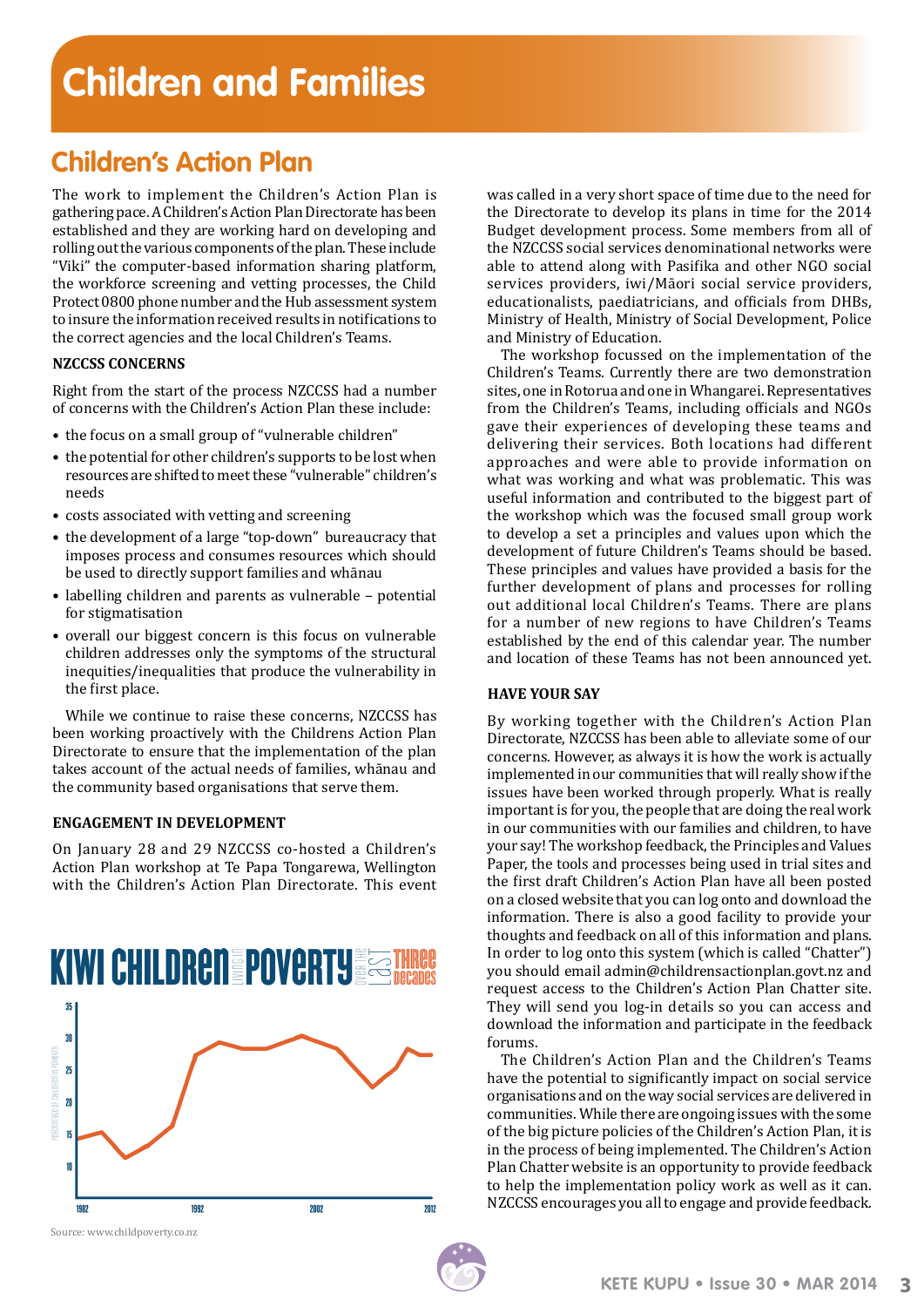

# **Services for Older People Conference**

ËTCH

8 - 9 May, 2014. Dunedin Art Gallery www.nzccss.org.nz

IΞ

New Zealand Council Of **Christian Social Services** 







# **KETE KUPU • ISSUE 30 • ISSUE 30 • ISSUE 30 • ISSUE 30 • ISSUE 30 • ISSUE 30 • ISSUE 30 • ISSUE 30 • ISSUE 30 • ISSUE 30 • ISSUE 30 • ISSUE 30 • ISSUE 30 • ISSUE 30 • ISSUE 30 • ISSUE 30 • ISSUE 30 • ISSUE 30 • ISSUE 30 •**

# You are invited to attend the Services for Older People Conference 2014

*Increasing Demand, Expectations, Quality, Resources, Sustainability, Adapting*

Thursday 8th & Friday 9th May, 2014 Dunedin Public Art Gallery

# Invited Speakers

Dr Satya Brink Adjunct Professor in Gerontology, Canada

Chris Clarke World Vision CEO, New Zealand

Dr Susan Koch Director RDNS Institute La Trobe University, Australia

Geoff Pearman Manager, facilitator and consultant, Australia

# Registration Costs

Full Registration  $$495$  – prior to 7<sup>th</sup> April 2014  $$545 - 7$ <sup>th</sup> April 2014 onwards

Day Registration \$250 Thursday 8<sup>th</sup> May \$250 Friday 9<sup>th</sup> May

Online registration www.nzccss.org.nz or call the conference organisers on 03 477 1377



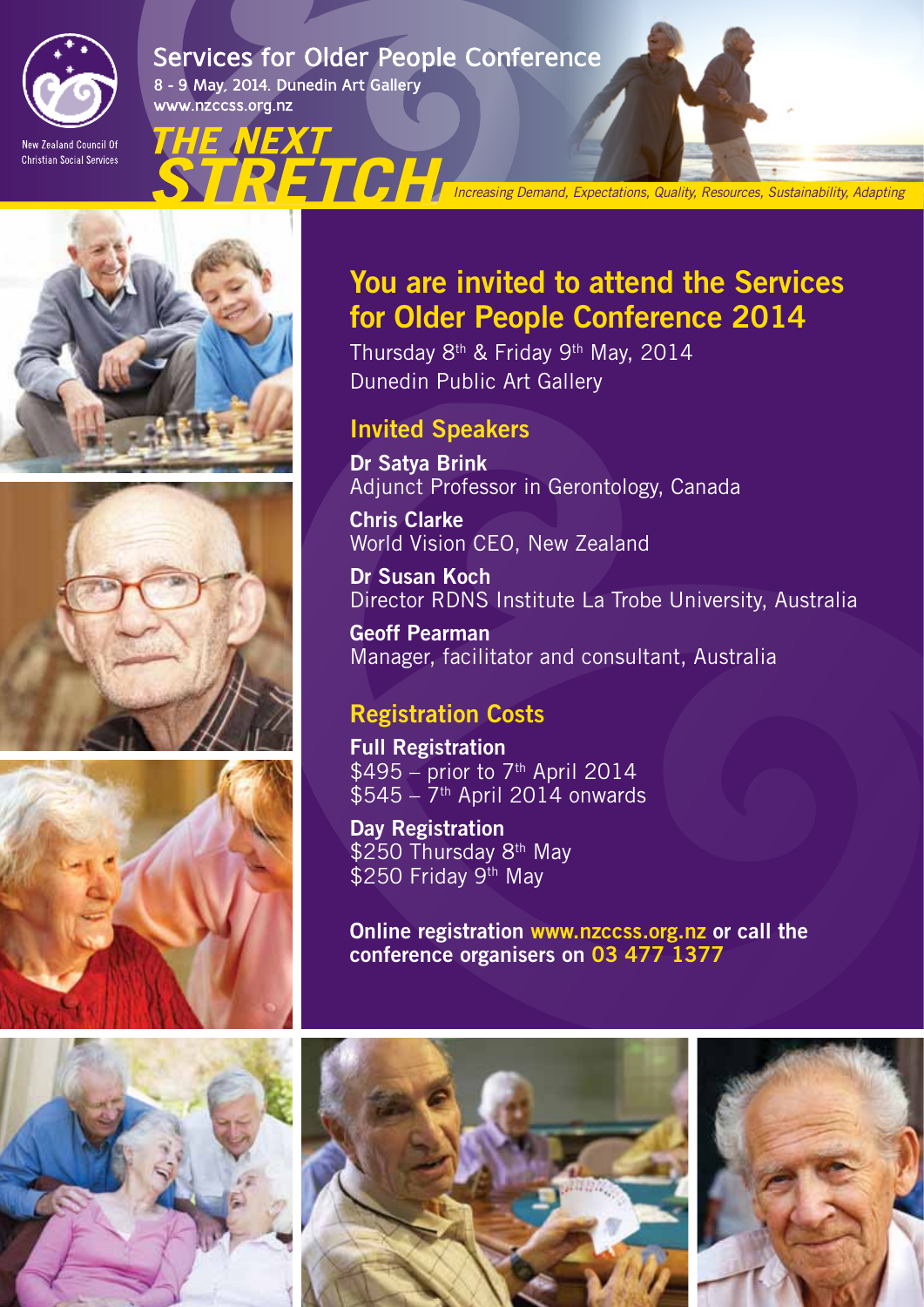*Dunedin is a great place to visit and NZCCSS conferences the best way to get inspiration and information for anyone working with older people whether it be as a Board member, manager, CEO, service provision or in government, DHBs or other NGOs.*

### **Keynote Speakers**



### **Dr. Satya Brink**

*"Is NZ a Good Place To Age? An international comparison of preparedness to for population ageing. "*

International expert Dr. Satya Brink, has travelled the world advising governments, academic and professional audiences on social

policy including responding to population ageing. She is an Adjunct Professor in Gerontology at Simon Fraser University and is well-placed to help us take stock of what we are doing and what we need to do based on the experiences of other countries around the world.



# **Dr Susan Koch**

*"The Biggest Challenges in Dementia Care".*

Dr Koch is Director RDNS Institute La Trobe University and is an internationally recognised leader in the field of dementia care services in the home-based setting. She is an ideal speaker

to offer expert insight on the many challenges ahead to support a growing number of people living with dementia.



# **Chris Clarke**

*"Inspiring Organisational Leadership"*

Chris is a recognised leader in health and social services and in his current role of CEO of World Vision he is very much a "man with a mission"! He fully understands the challenges that leaders in health, social services and in church-based agencies face and we look to him for some

insights and encouragement to take into our work in the sector.



### **Geoff Pearman**

*"The ageing workforce: an opportunity or a challenge"*

Geoff is the perfect person to help our sector look at how to respond to an ageing workforce. He is widely recognised for his strategic and

future thinking skills, his ability to initiate and implement complex organisational change and to develop innovative approaches to programme and service delivery.

He has held leadership roles in the tertiary education, government and human services sectors and has developed the Staying On programme that was a finalist in the NZ Human Resource Institutes 2011 awards and is now being introduced to companies in Australia and New Zealand.



### **Hon Jo Goodhew**

We are delighted to welcome Minister for Senior Citizens and Associate Health Minister Hon Jo Goodhew to the conference. She holds the key government delegations for aged care and can provide the conference with the latest announcements on Government policy affecting older people and aged care services

# **[REGISTER NOW!](https://www.etouches.com/ehome/nzccss/159001/)**

# **Expert Panelists**

Older people are the experts on services and it is their experience that defines what "success" for those working to provide care & support. We will be hosting a small panel of older clients from Dunedin to ensure that their voice is also centre stage at this conference.

### **Political Panelists**

It is particularly exciting in Election Year to have three outspoken experts joining the panel on the 'Politics of Aged Care in 2014 Election Year". Political scientist Dr Bryce Edwards, journalist and former Human Rights Commissioner Professor Judy McGregor and leading economist Dr Ganesh Nana will read the social and political tea leaves in election year.

## **Workshops**

A total of 16 workshops over the two days offer the chance to get into more detail about issues affecting the sector. The workshops are designed to cover the whole spectrum of services that NZCCSS member agencies are involved in. Aged residential care, retirement villages, supported housing, home support and community services are all in the mix.

The workshops will explore the experiences using nurse practitioners in aged care, aspects the the interRAI in both home support and residential care, various aspects of services for people with dementia and cognitive impairment, what an effective day programme looks like, economic sustainability of aged care, designing aged care facilities, Christchurch's experience with older people's housing since the earthquakes, the ageing workforce in aged care, working with kaumatua, and environmental sustainability in aged care.

### **Site Visits**

Two Dunedin aged residential care facilities are offering site visits before or after the conference.

**Leslie Groves** has undergone a major redevelopment and looks forward to showing you around.

**Ross Home** in North East Valley has turned its cafeteria into a real community hub by opening it doors and becoming the café for the area.

### **Social Functions**

### **Exhibitors Speed Meeting and Pre-Dinner Drinks**  Thursday 5.15 - 6.30 pm

*The first afternoon of the conference will close with this predinner drinks event that is an ideal networking opportunity in the conference exhibition area at the Art gallery. Such a location calls for arty attire and will combine the socializing with local food and wines in a tasting treat.*

### **Conference Dinner**

Thursday Evening 7.30 - 11.00 pm

*The Dunedin Public Art Gallery is a fantastic venue for the dinner and will be transformed with a special setting for the conference dinner. Live jazz music will be part of the mix and provide a great atmosphere to relax and socialise*.

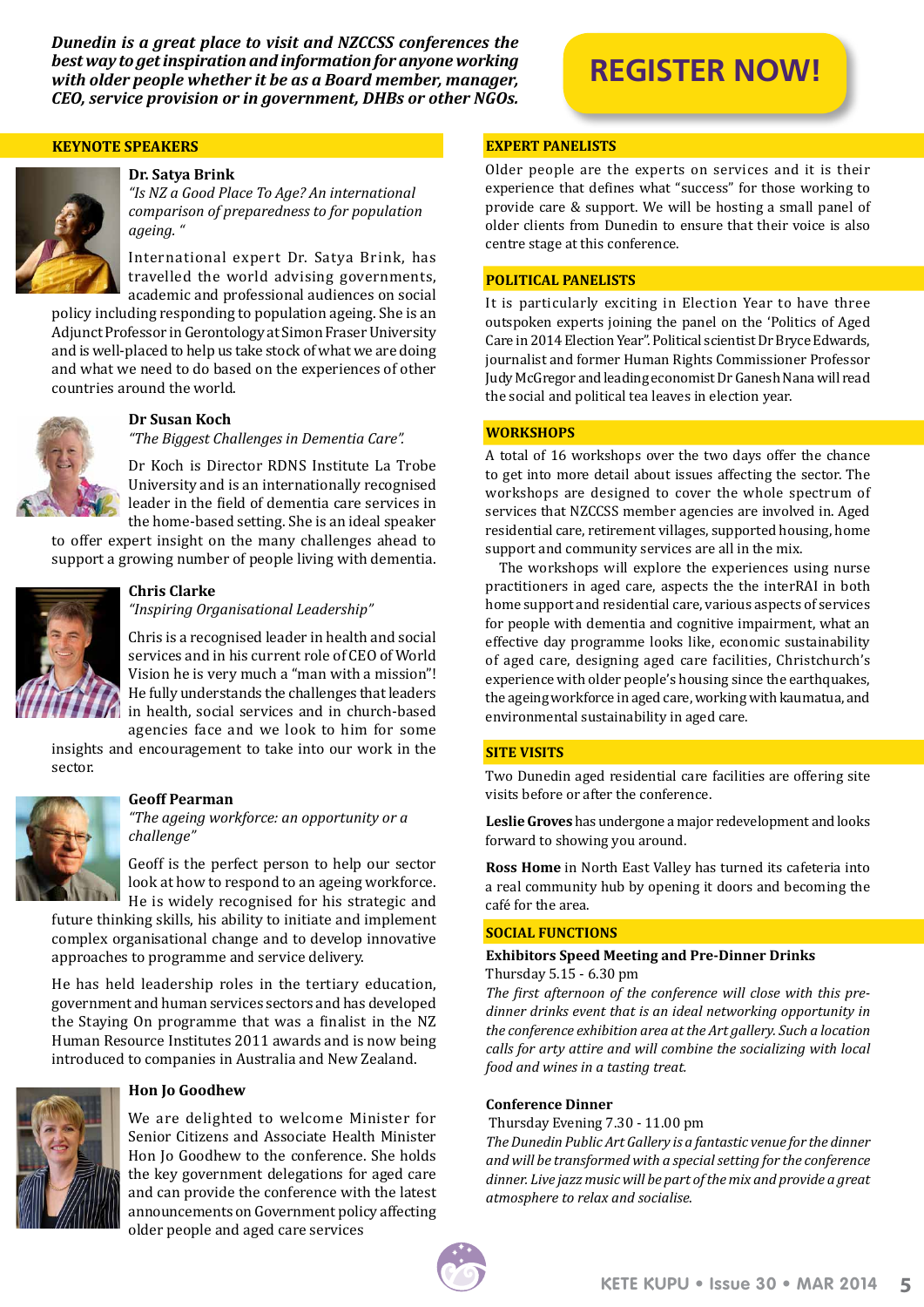# **Social Housing Reform – Housing Needs Assessment Changes**

Social housing tenants, housing advocacy groups and community housing providers are wary of what lies ahead in the latest round of housing reforms. April 14th is the day that when MSD officially takes over responsibility for social housing needs assessment. From that day Housing Case Managers located at Work & Income offices and Community Link centres will be responsible for deciding who will be eligible for Income Related Rent Subsidy (IRRS). All new applicants for tenancy in the 60,000 HNZ houses as well as for community housing providers that choose to register to receive IRRS tenants will be able to apply.

Currently around 33 community housing providers are eligible to apply to have new tenants receive an IRRS subsidy, but not all of those agencies may choose to take up the offer of IRRS, at least initially. Agencies will need to sign a contract with MSD and submit to the oversight of a social housing "regulatory authority", that has not yet begun operation. Announcements are expected in early April of more details about how this authority will operate, but it will be under the auspices of the Ministry of Business, Innovation an Employment (MBIE). The authority will require performance standards for social housing providers and be able to sanction them for poor performances.

# **Better for Tenants?**

Will tenants be better off under this new arrangement? This is the question many have asked and it is to be hoped that the answer will be 'yes'. NZCCSS is working together with Community Housing Aotearoa to form a Client/Tenancy Matters Sector Group that includes a diverse grouping of tenant representatives and advocates along with social housing providers. The aim of this group is to ensure that MSD and other government agencies are clearly aware of what is happening to tenants in the housing assessment and allocation process.

Clients of Work & Income and their advocates report often to NZCCSS about the many problems they have ensuring the people receive the support they are entitled to (our regular Vulnerability Reports include some of that feedback). There is good ground for scepticism about the ability of MSD to really deliver for tenants and work in their interests.

If the changes are done well, however, we could see people

# **Request for Information on Social Housing Capacity**

MSD is attempting to gain feedback from the community sector and has launched a Request for Information (RFI) process through the GETS government tendering process. This document asks community housing providers to give some indication of how many units they could potentially offer as social housing in the coming years. The RFI asks about the location, types of properties that might be available currently, new properties as well as anticipated receiving a better package of housing and income support that does help them to get ahead in life. On their own, these changes cannot address the enormous need for good quality housing for people on low incomes. The existing supply of social housing is not enough and HNZ does not plan to grow the size of its stock. The community housing sector will need 5 years or more to gear up to a scale that could deliver a significant proportion of social housing. Yet the signals coming among the housing announcements are that the "capital funding" of around \$130 million that the Social Housing Unit has been distributing over the past 3 years is coming to an end. It seems that the IRRS subsidy, "operational funding" is intended to replace this and be the basis for community housing providers to build their investment in social housing.

If there is no further capital funding for community housing through government announced in the May Budget, then it is hard to see how there will be any progress towards adding the 2,000 – 3,000 social housing units per year for low income tenants that are so desperately needed in the next 15 years.

Read the details of the social housing assessment changes on the MSD website (see links in box below).

### **Important!**

### *Accessing Social Housing from 14th April*

Tenants and those working with tenants of Housing NZ need to be aware that from April 14 housing needs assessment and the decision about eligibility for Income Related Rents will transfer to Work & Income or Senior Services.

There will be new freephone numbers operating from 14th April:

**Work & Income:** 0800 559 009

**Senior Services:** 0800 552 002

**Email:** social\_housing@msd.govt.nz

www.msd.govt.nz/about-msd-and-our-work/workprogrammes/social-housing/index.html

From 14th April Housing NZ will be responsible for tenancy and maintenance issues only.

Contact 0800 801 601

www.hnzc.co.nz/renting-a-house

vacancies that might suitable for IRRS in the next 15 months. It also asks for an indicative rent for the types of properties.

MSD states that they are looking for feedback from "clients, stakeholder groups representing clients and other interested parties" and NZCCSS encourages those interested to access the GETS information to participate - submissions are due by **7th April 2014**.

Access the RFI via MSD website:

[www.msd.govt.nz/about-msd-and-our-work/newsroom/](www.msd.govt.nz/about-msd-and-our-work/newsroom/media-releases/2014/social-housing-for-irrs-tenancies-request-for-information.html) [media-releases/2014/social-housing-for-irrs-tenancies](www.msd.govt.nz/about-msd-and-our-work/newsroom/media-releases/2014/social-housing-for-irrs-tenancies-request-for-information.html)[request-for-information.html](www.msd.govt.nz/about-msd-and-our-work/newsroom/media-releases/2014/social-housing-for-irrs-tenancies-request-for-information.html)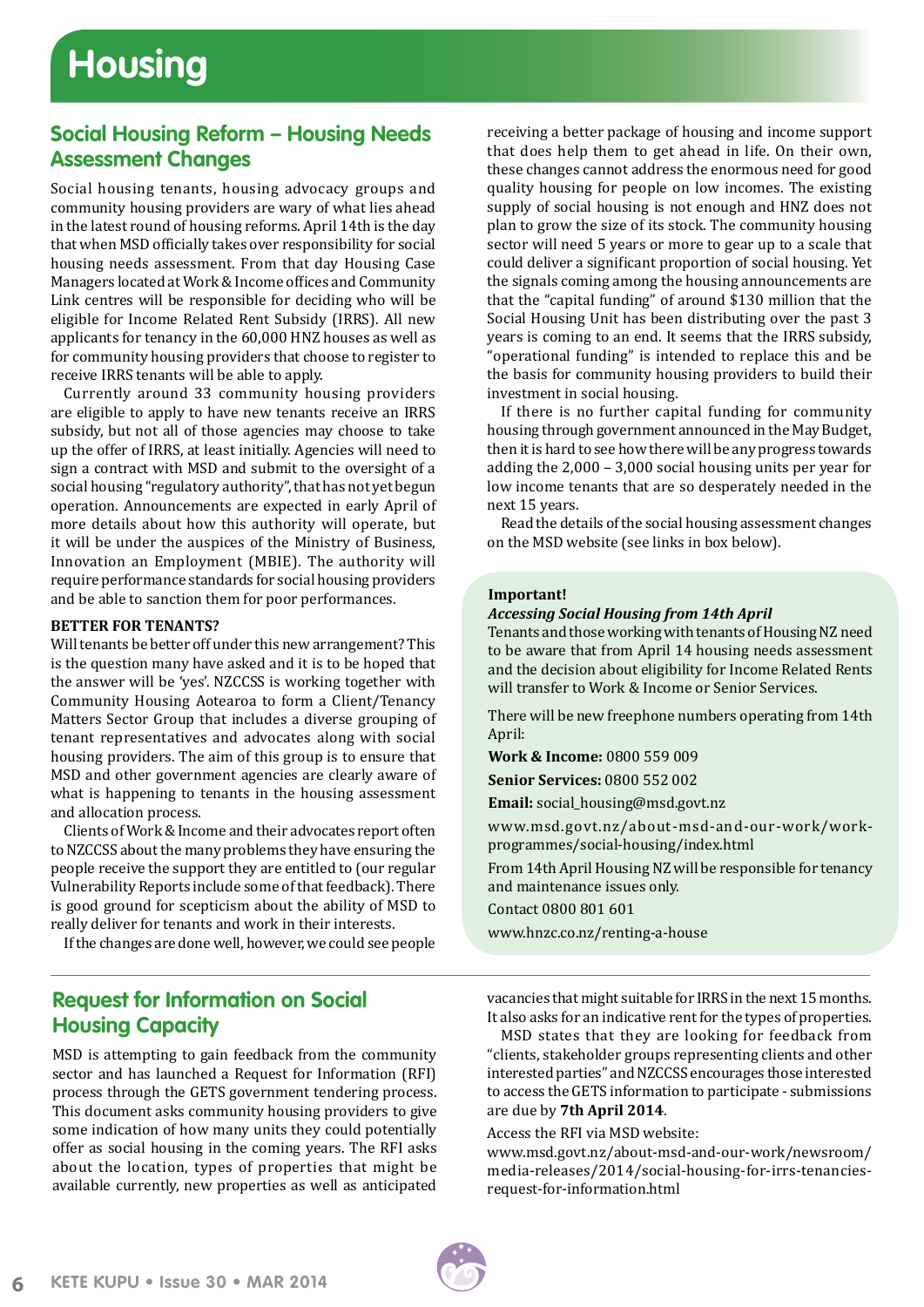# **Housing**

# **Reviewable Tenancies for Housing NZ Tenants from July 2014**

Around 800 HNZ tenants who are paying market or nearmarket rents will be the subject of reviews of their eligibility for social housing in the first year of the reviews starting July 2014. MSD and HNZ are at pains to stress that they do not want to create uncertainty for tenants and that they will pay great attention to the needs of vulnerable tenants who are older or disabled, unwell and with young children in schools. MSD officials have also ruled at any reviews for Christchurch tenants given the extremely difficult housing situation there. So-called "assured tenancies" will be introduced for families in social housing who are engaging with the new Children's Teams (part of the Children's Action Plan see article p.3).

# **Targeting Market Rent Payerswith No Children**

The first group of tenants to have their tenancies reviewed are the around 80 households who reach 3 years tenancy and are paying market or near market rent to HNZ. There are 186 households that have started their tenancies since July 2011 (when the reviewable tenancy policy for new HNZ tenants was introduced) and are paying market or near market rent. In August 2013 4,224 households were paying market rents and a further 1,223 were receiving a IRRS less the \$50 per week (near market rental).

The other target group for the first reviews are around 700 households paying market rent with no children in the household and are in areas where there is adequate alternative housing supply.

Reviews will be based on affordability, accessibility and sustainability - ability to pay for and sustain a low to middle private sector rental that is suitable to household needs (e.g. accessible for disability or very large family).

# **No Interest Rate Cap for Loan Sharks**

Parliament's Commerce Select Committee report on the Credit Contracts and Financial Services Reform Bill was release in mid-March. The Government is claiming it as a "crack down" on unscrupulous lenders that drive borrowers and their families into an spiral of debt but the Bill as reported includes no clauses that would set a cap on the maximum interest rate that can be charged.

A recent report from the Child Poverty Action Group highlights the impact of debt and high interest rates on families. As the report's author, Clare Dale points out, interest rate caps are common in European Union and developed countries and not including such a cap is a major missed opportunity to do the right thing on behalf of the most vulnerable in our communities.

The CPAG report "New Zealand's Debt Society and child poverty" looks at case studies of people who have been helped

# **Evictions will occur**

HNZ has made it clear that its policy will be to issue a 90 day notice to tenants who go through the review and are deemed no longer eligible for IRRS. HNZ policy is to "free up stock" for tenants with higher needs. This is stated as being a "last resort" and only after "significant engagement and support to find alternative housing" has taken place. MSD decisions will also be subject to review from the Benefits Review Committee and potentially appealable to the Social Security Appeal Authority.

In conclusion it is clear that only a small percentage of HNZ clients (800 this year and 1,100 from July 2015) will face reviews over the next two years. The sheer logistics of trying to review all 60,000 tenancies every three years (20,000 per year) are not feasible for HNZ.

A climate of uncertainty for all social housing tenants has been created yet the impact of these changes may not be huge – there are so few alternatives available in the market, it is hard to see how HNZ will have much success in "moving people on" to sustainable private sector rentals or home ownership. As the Cabinet Paper states the success of reviewable tenancies is dependent on the ability of the wider social housing reforms to deliver more affordable housing options in areas of high demand.

Read the Cabinet Paper detailing the changes on the MSD website:

www.msd.govt.nz/about-msd-and-our-work/workprogrammes/social-housing/index.html

through the Nga Tangata Microfinance scheme that NZCCSS has been part of along with CPAG, NZ Federation of Family Budgeting Services and Kiwibank. While microfinance can help people to avoid or escape the debt trap, it is important that the government does what it can to reign in exploitative lending practices.

The Select Committee's changes include increased protections for consumers from unfair repossession practice and increasing the maximum fines for individuals and companies that breach credit laws. When the Bill is debated again in Parliament, opposition parties plan to introduce amendments to include interest rate caps – it is not yet too late for MPs to change their mind and make the change.

Read the full Select Committee report on the Parliament website: [www.parliament.nz/en-nz/pb/legislation](www.parliament.nz/en-nz/pb/legislation/bills/00DBHOH_BILL12096_1/credit-contracts-and-financial-services-law-reform-bill )

Read the CPAG report on their website: www.cpag.org.nz/

# **Legislation and Submissions**

The *Law Reform Pipeline* includes updates on some key legislation affecting our sector: **[www.communitylaw.org.](www.communitylaw.org.nz/resources/articles/law-reform-pipeline/) [nz/resources/articles/law-reform-pipeline/.](www.communitylaw.org.nz/resources/articles/law-reform-pipeline/)** 

NZCCSS submissions are online at **www.nzccss.org.nz** on the Publications Library page

# **Vulnerable Children Bill**

Select Committee report due 31st March [www.parliament.nz/en-nz/pb/legislation](www.parliament.nz/en-nz/pb/legislation/bills/00DBHOH_BILL12424_1/vulnerable-children-bill) **Social Security (Fraud Measures)** reported February 2014

[www.parliament.nz/en-nz/pb/legislation/](www.parliament.nz/en-nz/pb/legislation/bills/00DBHOH_BILL12009_1/social-security-fraud-measures-and-debt-recovery-amendment)

**Credit Contracts and Financial Services Law Reform Bill** reported March 2014 (see article p.7)